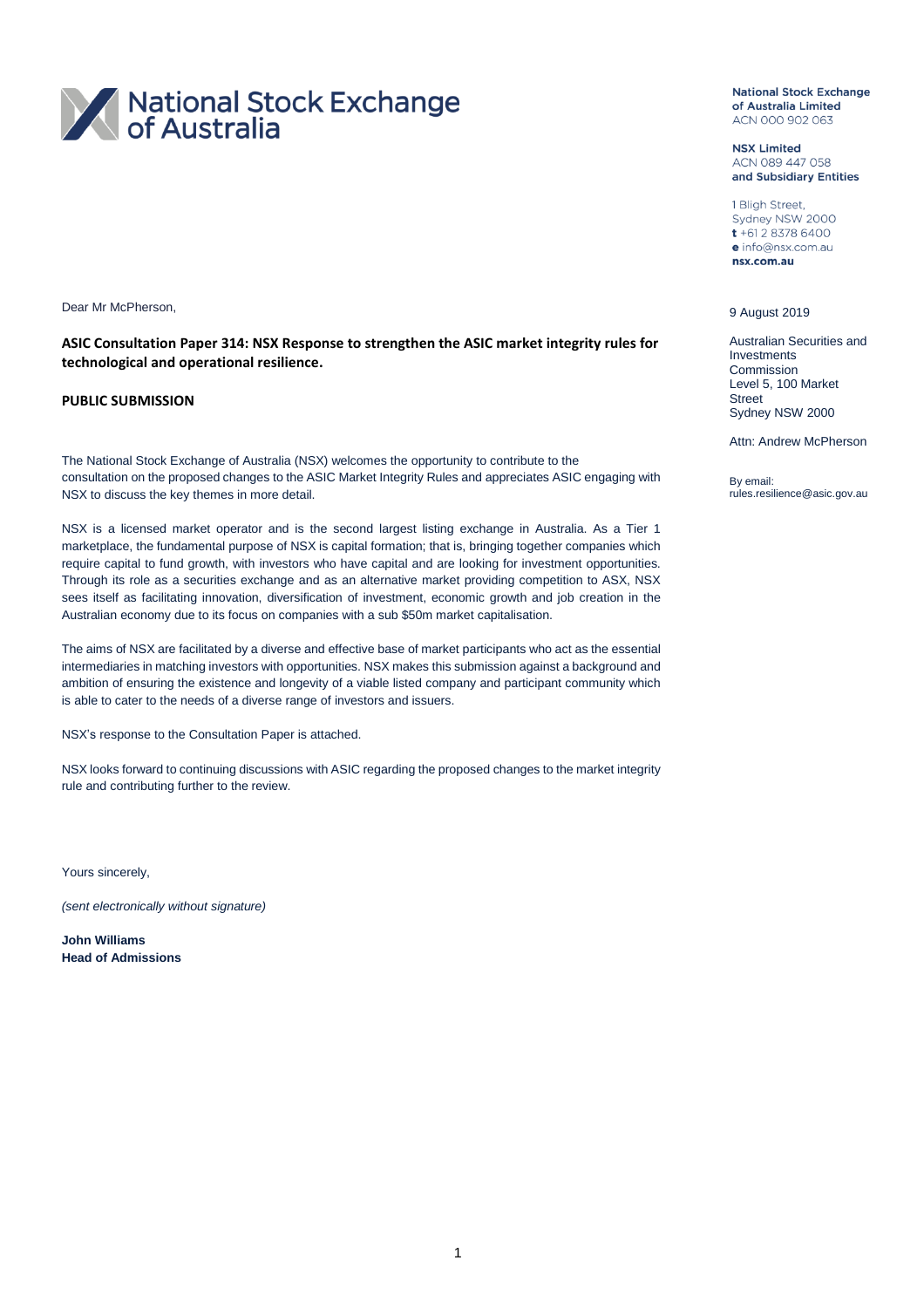

### **Responses to Proposals and Questions:**

| <b>Item</b>    | <b>Proposal</b>                                                                                                                                                                                                                                                                                                                                                                                                                                                                                                                                                                                                                                                                                                                                                                                                                                                                                                                                                                                                                                                                                                                                                                                                                                                                                                                                                                                                                                                                                                                                                                                                                                                                                                                                                                                                                                                                                                                                                                               | <b>Feedback</b>                                                                                                                                                                                                                                                                                                                                                                                                                                                                                                                                                                                                                                                                                                                                                                                                                                                                                                                                                                                                                                                                                                                                                                                                                                                                                                                                                                                                                                                                       |
|----------------|-----------------------------------------------------------------------------------------------------------------------------------------------------------------------------------------------------------------------------------------------------------------------------------------------------------------------------------------------------------------------------------------------------------------------------------------------------------------------------------------------------------------------------------------------------------------------------------------------------------------------------------------------------------------------------------------------------------------------------------------------------------------------------------------------------------------------------------------------------------------------------------------------------------------------------------------------------------------------------------------------------------------------------------------------------------------------------------------------------------------------------------------------------------------------------------------------------------------------------------------------------------------------------------------------------------------------------------------------------------------------------------------------------------------------------------------------------------------------------------------------------------------------------------------------------------------------------------------------------------------------------------------------------------------------------------------------------------------------------------------------------------------------------------------------------------------------------------------------------------------------------------------------------------------------------------------------------------------------------------------------|---------------------------------------------------------------------------------------------------------------------------------------------------------------------------------------------------------------------------------------------------------------------------------------------------------------------------------------------------------------------------------------------------------------------------------------------------------------------------------------------------------------------------------------------------------------------------------------------------------------------------------------------------------------------------------------------------------------------------------------------------------------------------------------------------------------------------------------------------------------------------------------------------------------------------------------------------------------------------------------------------------------------------------------------------------------------------------------------------------------------------------------------------------------------------------------------------------------------------------------------------------------------------------------------------------------------------------------------------------------------------------------------------------------------------------------------------------------------------------------|
| <b>B1</b>      | We propose introducing rules that:<br>define<br>'critical system'<br>functions,<br>(a)<br>to<br>mean<br>infrastructure, processes or systems which in the event of<br>failure to operate effectively, would or would be likely to<br>cause significant disruption to the market operator's or<br>market participant's market related operations and<br>services;<br>(b) require market operators and market participants to<br>have adequate arrangements in place to ensure the<br>resilience, reliability, integrity and security of their critical<br>systems;<br>(c) require critical systems arrangements to include: (i)<br>identifying the critical systems; (ii) identifying, assessing,<br>managing and monitoring risks to the resilience, reliability,<br>integrity and security of the critical systems; (iii) ensuring<br>the critical systems have sufficient and scalable capacity<br>for ongoing and planned operations and services; (iv)<br>preventing unauthorised access to or use of critical<br>systems; (v) managing the implementation of new critical<br>systems and changes to existing critical systems; (vi)<br>dealing with an incident or major event affecting the critical<br>systems; and (vii) managing outsourcing arrangements in<br>relation to critical systems;<br>(d) require market operators and market participants to: (i)<br>review their critical systems arrangements following each<br>material change to their critical systems, and at least<br>annually; and (ii) change the critical systems<br>arrangements as required to ensure they continue to<br>comply with the above obligations; and (e) require market<br>operators and market participants to: (i) document their<br>critical systems arrangements; (ii) document the scope<br>and results of reviews of their critical systems<br>arrangements; (iii) document any changes to the critical<br>systems arrangements;<br>and<br>(iv)<br>maintain<br>that<br>documentation for a | NSX considers that that the definitions of adequate, reliability and<br>security, in the context of what is proposed would benefit from<br>further explanation.<br>Broadly NSX considers that what is proposed is acceptable,<br>however clarification regarding the boundaries would be<br>beneficial. For example, network access to market infrastructure<br>is critical to access to the market, however control of it is mostly<br>with the telecommunications providers. A market operator may<br>provide multiple network options, but the participant community<br>may not be able to operate effectively in the event of failure of<br>one of those options. Compare this with a trading engine, where<br>the market operator can design a system where failure scenarios<br>can be defined and have known recovery times.<br>Considering question 4, additions that would require enhanced<br>reporting would be the identification of systems and showing the<br>ongoing management of risk.<br>A best practice framework for market operators to follow, with<br>specific recommendations would be useful guidance and<br>consistent with what ASIC has published in conjunction with other<br>Regulatory Guides in the past.<br>NSX notes that the cost impact for smaller market operators could<br>make it challenging to adopt the proposed changes in the<br>timelines indicated and suggests that consideration be given to<br>extending the implementation period. |
| B <sub>2</sub> | We propose introducing rules that:<br>(a) require market operators and market participants to<br>ensure their critical systems arrangements remain<br>adequate following the implementation of a new critical<br>system or a change to an existing critical system;<br>(b) require additional arrangements that include: (i) testing<br>new critical systems or changes to the existing critical<br>system before implementation; (ii) communicating with<br>anyone that may be materially affected by the<br>implementation to ensure they are adequately informed<br>about the nature, timing and impact of the implementation<br>before it occurs; (iii) ensuring, to the extent reasonably<br>practicable, that anyone materially affected by the                                                                                                                                                                                                                                                                                                                                                                                                                                                                                                                                                                                                                                                                                                                                                                                                                                                                                                                                                                                                                                                                                                                                                                                                                                         | NSX accepts that with any evolving critical system, change<br>occurs frequently across multiple and interdependent systems<br>and this needs to be adequately managed. However, this is only<br>one aspect of providing a stable, secure and reliable platform.<br>NSX considers that definitions of the requirements for providing a<br>system should state that the change should not disrupt the<br>service, rather than having this listed separately.<br>From the rules that are proposed, we consider that the proposed<br>changes in B2(a) and (b) (i) would be better served by way of<br>inclusion in the rules proposed in B1.<br>NSX considers that the proposed changes in B2 (ii) and (iv) are<br>appropriate. The proposed wording in (iii) would benefit from                                                                                                                                                                                                                                                                                                                                                                                                                                                                                                                                                                                                                                                                                                          |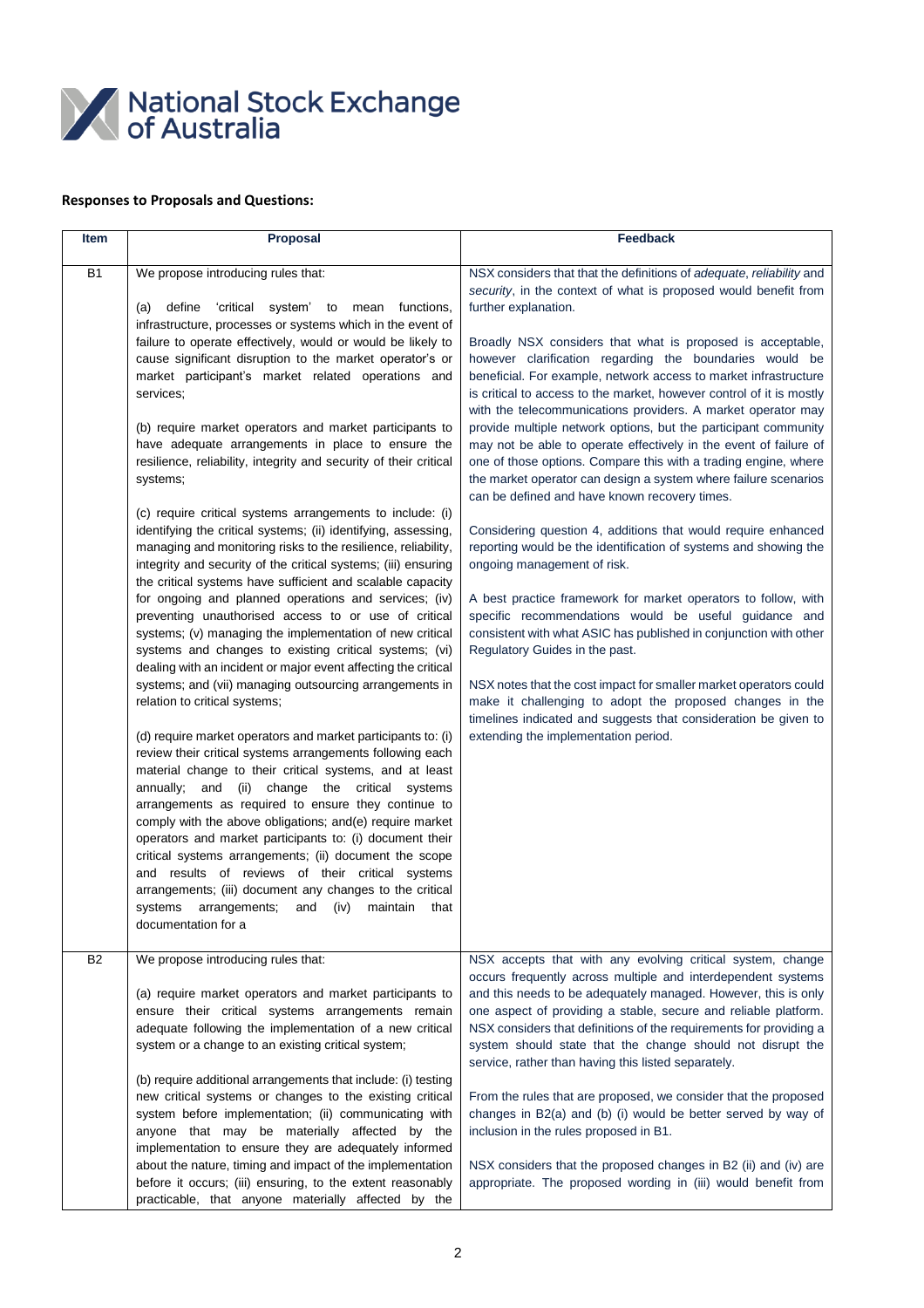

| Item           | <b>Proposal</b>                                                                                                                                                                                                                                                                                                                                                                                                                      | <b>Feedback</b>                                                                                                                                                                                                                                                                                                                                                                                           |
|----------------|--------------------------------------------------------------------------------------------------------------------------------------------------------------------------------------------------------------------------------------------------------------------------------------------------------------------------------------------------------------------------------------------------------------------------------------|-----------------------------------------------------------------------------------------------------------------------------------------------------------------------------------------------------------------------------------------------------------------------------------------------------------------------------------------------------------------------------------------------------------|
|                | adequately<br>implementation<br>is<br>prepared for<br>the                                                                                                                                                                                                                                                                                                                                                                            | further clarification over what is proposed in (ii).                                                                                                                                                                                                                                                                                                                                                      |
|                | implementation before it occurs; and (iv) providing written<br>notice of the proposed implementation to ASIC in a<br>reasonable time before the implementation (market<br>operators only).                                                                                                                                                                                                                                           | NSX also highlights concerns around the subjective language<br>used throughout the proposed changes in this section.                                                                                                                                                                                                                                                                                      |
| B <sub>3</sub> | We propose introducing rules that:                                                                                                                                                                                                                                                                                                                                                                                                   | Whilst NSX is broadly supportive of the requirement for an                                                                                                                                                                                                                                                                                                                                                |
|                | define an 'outsourcing arrangement' as<br>(a)<br>an<br>arrangement under which a third party provides, supports<br>or operates a critical system;<br>(b) require market operators and market participants to                                                                                                                                                                                                                         | outsourcing arrangement to be covered by a legally binding<br>contract, NSX considers that the proposed rules, specifically, c<br>(ii), d (iv), d (v), d (vi), e (ii) and f, are unnecessarily onerous and<br>provide no distinct benefit over and above a contract that is well-<br>defined and sets out the services, service levels and conditions<br>that the third party is required to comply with. |
|                | conduct due diligence prior to entering into an outsourcing<br>arrangement to ensure the service provider has the ability<br>to provide the services effectively;<br>(c) require market operators and market participants to                                                                                                                                                                                                         | Further, if implemented, such an outcome could also dramatically<br>reduce the number of third-party contracts that could be signed,<br>particularly with large third parties who may sub contract part of<br>their service. For example, a SaaS provider who changes the                                                                                                                                 |
|                | ensure that an outsourcing arrangement is covered by a<br>legally binding written contract with the service provider                                                                                                                                                                                                                                                                                                                 | support and maintenance provider of their hardware on which the<br>service runs would require approval from the user. In this case                                                                                                                                                                                                                                                                        |
|                | that: (i) sets out the nature, scope and quality of services<br>to be provided; (ii) requires a service provider to obtain<br>approval before outsourcing any of the services already                                                                                                                                                                                                                                                | the third party would be unlikely to sign a contract that gives one<br>of its customer's approval over how it runs its business.                                                                                                                                                                                                                                                                          |
|                | outsourced to them to another party and before making<br>any other material change to the manner in which the<br>services covered by the outsourcing arrangement are<br>provided; and (iii) includes termination provisions,<br>including a provision for the orderly transfer of services                                                                                                                                           | In considering what is proposed in relation to the requirements<br>detailed in (c), how might it work in practice: at the start of a<br>contract or on renewal? How would subscription contracts that do<br>not have an end date be handled?                                                                                                                                                              |
|                | following termination of a contract;<br>(d) requires market operators and market participants to:<br>(i) monitor the service provider's performance in providing                                                                                                                                                                                                                                                                     | Most participants utilise software and services from the same<br>firms - trading engines, back office systems, data centres,<br>networks etc. As many systems are outsourced, this would be<br>very onerous.                                                                                                                                                                                              |
|                | the outsourced services and ensure it has the ability and<br>capacity to continue to provide those services effectively;<br>(ii) have in place arrangements to identify and manage any                                                                                                                                                                                                                                               | Moreover, would the same trigger points for (d) (vi) apply?                                                                                                                                                                                                                                                                                                                                               |
|                | conflicts of interest involving the service provider or related<br>party; (iii) in relation to any outsourced critical systems,<br>have in place adequate arrangements to ensure they can<br>comply with their obligations under the Corporations Act<br>and market integrity rules; (iv) ensure that they and their<br>auditors can promptly, upon request, access books,<br>records and other information relating to the critical | Where it would be useful to see further guidance is on newer<br>models of business, such as: data residing in different, changing<br>locations (e.g. cloud-based services), security implications of a<br>service that can be accessed from any location via Internet;<br>security implications of a service that is segregated from other<br>competitors etc.                                            |
|                | systems from the service provider; (v) ensure that ASIC<br>has the same access to all books, records and other<br>information relating to the critical systems and maintained<br>by the service provider, that ASIC would have if not for the                                                                                                                                                                                        | Considering Q2, what is proposed highlights the broad nature and<br>use of outsourced systems, which may warrant a different<br>approach to how the final rules are formulated.                                                                                                                                                                                                                           |
|                | outsourcing arrangement; and<br>(vi) ensure that for each outsourcing arrangement, the                                                                                                                                                                                                                                                                                                                                               | There is a potential for a cost premium to be imposed by the<br>outsource provider to deliver what is proposed, which would have<br>a financial impact on the market operator or participant and ability                                                                                                                                                                                                  |
|                | market operator's and market participant's board and<br>senior management have confirmed they have complied                                                                                                                                                                                                                                                                                                                          | to be commercially competitive.                                                                                                                                                                                                                                                                                                                                                                           |
|                | with their obligations above and have made a written<br>attestation to that effect; (e) requires market operators and<br>market participants to: (i) comply with all of the above<br>requirements in a manner appropriate to the nature,<br>complexity, risks and materiality of the outsourcing                                                                                                                                     | Overall, there would be a large administrative load to compile all<br>the information required for existing third-party contracts,<br>validate, renegotiate if certain conditions are not met (e.g.<br>approval of use of third parties by third party).                                                                                                                                                  |
|                | arrangement; and (ii) in determining whether the service<br>provider has the ability and capacity to provide the<br>outsourced services, consider the extent to which the                                                                                                                                                                                                                                                            | Once in place there would also be a significant ongoing workload<br>for negotiating new contracts and limitations placed on the types<br>of contracts that could be agreed to which removes elements of                                                                                                                                                                                                   |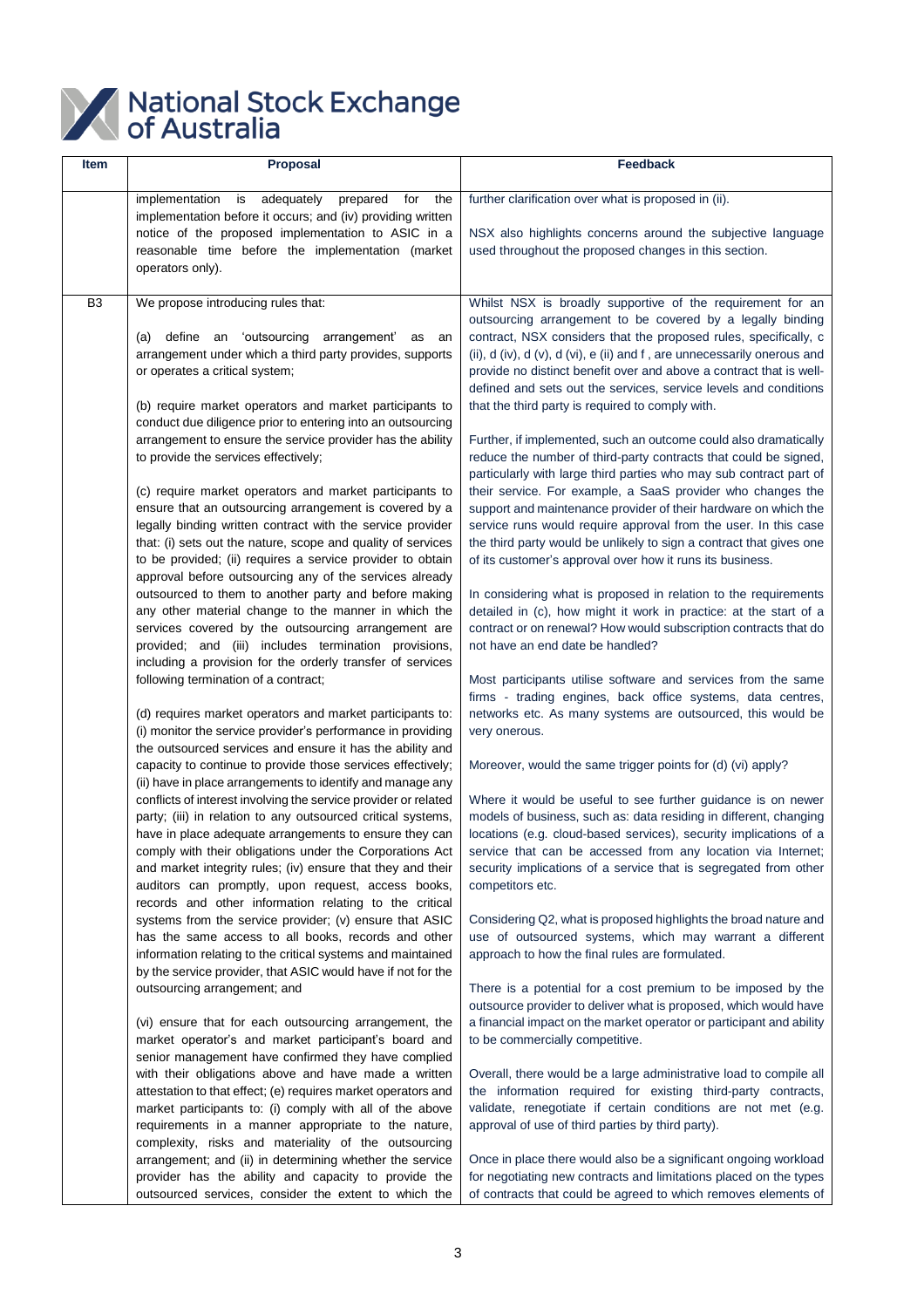

| Item      | <b>Proposal</b>                                                                                                                                                                                                                                                                                                                                                                                                                                                                                                                                                                                                                                                                                                                                                                                                                                                                                                                                                                                                                                                                                                                                                                                                                                                                                                                                                                                                                                                                                                                                                                                                                             | <b>Feedback</b>                                                                                                                                                                                                                                                                                                                                                                                                                                                                                                                                                                                                                                                                                                                                                                                                                                                                                                                                                                                                                                                                                                         |
|-----------|---------------------------------------------------------------------------------------------------------------------------------------------------------------------------------------------------------------------------------------------------------------------------------------------------------------------------------------------------------------------------------------------------------------------------------------------------------------------------------------------------------------------------------------------------------------------------------------------------------------------------------------------------------------------------------------------------------------------------------------------------------------------------------------------------------------------------------------------------------------------------------------------------------------------------------------------------------------------------------------------------------------------------------------------------------------------------------------------------------------------------------------------------------------------------------------------------------------------------------------------------------------------------------------------------------------------------------------------------------------------------------------------------------------------------------------------------------------------------------------------------------------------------------------------------------------------------------------------------------------------------------------------|-------------------------------------------------------------------------------------------------------------------------------------------------------------------------------------------------------------------------------------------------------------------------------------------------------------------------------------------------------------------------------------------------------------------------------------------------------------------------------------------------------------------------------------------------------------------------------------------------------------------------------------------------------------------------------------------------------------------------------------------------------------------------------------------------------------------------------------------------------------------------------------------------------------------------------------------------------------------------------------------------------------------------------------------------------------------------------------------------------------------------|
|           | service provider is providing the same or similar services<br>to other market operators or market participants;<br>and (f) requires a market operator to give written notice to<br>ASIC before entering into an outsourcing arrangement.                                                                                                                                                                                                                                                                                                                                                                                                                                                                                                                                                                                                                                                                                                                                                                                                                                                                                                                                                                                                                                                                                                                                                                                                                                                                                                                                                                                                    | control and flexibility that are crucial to NSX's business                                                                                                                                                                                                                                                                                                                                                                                                                                                                                                                                                                                                                                                                                                                                                                                                                                                                                                                                                                                                                                                              |
| <b>B4</b> | We propose introducing rules that require:<br>(a) market operators and market participants to have<br>adequate arrangements to ensure the confidentiality,<br>integrity and security of data obtained, held or used by a<br>market operator or market participant in connection with<br>their operations or services, including: (i) controls,<br>including automated controls, designed to prevent<br>unauthorised access to data; (ii) controls for identifying,<br>assessing, managing and monitoring unauthorised access<br>to data; and (iii) arrangements designed to prevent the<br>theft, loss or corruption of data;<br>(b) market operators and market participants to have<br>adequate arrangements to ensure the availability of<br>access to data obtained, held or used by a market operator<br>or market participant in connection with their operations or<br>services, including arrangements for backup and the<br>timely recovery of data in the event of theft, corruption or<br>loss of the data;<br>(c) market operators to notify ASIC in writing, as soon as<br>practicable on becoming aware of any unauthorised<br>access to or use of: (i) their critical systems that affect the<br>effective functioning of those systems; and (ii) market-<br>sensitive, confidential or personal data; and (d) market<br>participants to maintain, for a period of at least seven<br>years after the relevant event, records of any unauthorised<br>access to or use of: (i) their critical systems that affect the<br>effective functioning of those systems; and (ii) market-<br>sensitive, confidential or personal data. | In considering what is proposed NSX suggests that further<br>information be provided regarding ASIC's expectations on when<br>a potential breach is required to be notified will enable the industry<br>to focus on the key elements to improve the security of critical<br>systems.<br>Further guidance regarding what is considered an automated<br>control would be helpful in understanding how to create and<br>classify controls.<br>Overall, NSX is supportive of what is proposed in this section of<br>the new rules.                                                                                                                                                                                                                                                                                                                                                                                                                                                                                                                                                                                          |
| B5        | We propose introducing rules that:<br>(a) define an 'incident' and a 'major event';<br>(b) require market operators and market participants to<br>establish, maintain and implement plans for dealing with<br>incidents (incident management plans) and major events<br>(business continuity plans);<br>(c) require market operators and market participants to<br>design their incident management and business continuity<br>plans to enable: (i) continuation of the usual operation of<br>their critical systems, operations and services during an<br>incident or major event; or (ii) if continuation of the usual<br>operations of critical systems, operations and services is<br>not possible, the timely and orderly restoration of<br>operations following the incident or major event;<br>(d) require market operators' and market participants'<br>incident management plans and business continuity plans<br>to be appropriate to the nature, scale and complexity of                                                                                                                                                                                                                                                                                                                                                                                                                                                                                                                                                                                                                                                         | NSX's view is that the testing of a Business Continuity Plan (BCP)<br>every three months is not practicable and would be extremely<br>onerous in terms of time, cost and resources for NSX to<br>implement. Effective testing involves multiple tests, with varying<br>levels of disruption to production systems. Tests are typically<br>conducted outside of production hours, and involve changes to<br>systems to operate at these unusual hours, the removal of data<br>entered during the test, and the return of the system to being<br>ready for next trading date. These tests impose change<br>management risk to the operation of the market and have to be<br>undertaken carefully.<br>Furthermore, to be effective full BCP tests require the<br>participation of other market participants and as a result are even<br>more disruptive.<br>If a comprehensive change management procedure is applied,<br>changes that impact BCP will be identified and accommodated<br>for. In NSX's view, therefore a review every year to make sure<br>nothing was missed seems appropriate, and would be in line with |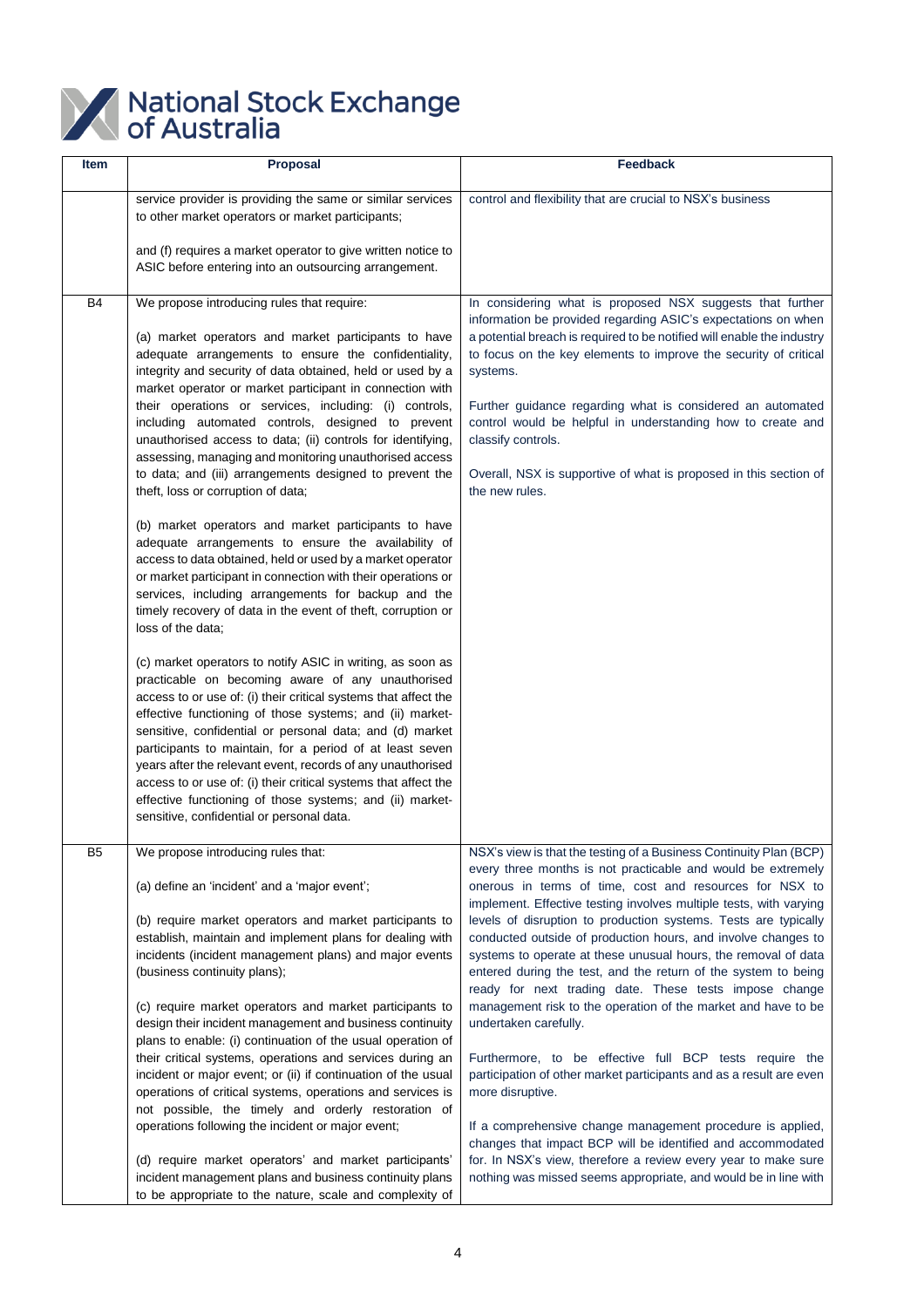

| Item | <b>Proposal</b>                                                                                                                                                                                                                                                                                                                                                                                                                                                                                                                                                                                                                                                                                                                                                                                                                                                                                                                                                                                                                                                                                                                                                                                                                                                                | Feedback                      |
|------|--------------------------------------------------------------------------------------------------------------------------------------------------------------------------------------------------------------------------------------------------------------------------------------------------------------------------------------------------------------------------------------------------------------------------------------------------------------------------------------------------------------------------------------------------------------------------------------------------------------------------------------------------------------------------------------------------------------------------------------------------------------------------------------------------------------------------------------------------------------------------------------------------------------------------------------------------------------------------------------------------------------------------------------------------------------------------------------------------------------------------------------------------------------------------------------------------------------------------------------------------------------------------------|-------------------------------|
|      | the critical systems, operations, services and their<br>structure and location;                                                                                                                                                                                                                                                                                                                                                                                                                                                                                                                                                                                                                                                                                                                                                                                                                                                                                                                                                                                                                                                                                                                                                                                                | an annual comprehensive test. |
|      | (e) require market operators and market participants to<br>identify and address in their incident management plans<br>and business continuity plans: (i) the types of incidents<br>and major events that may impact their critical systems,<br>operations and services; (ii) the potential impact incidents<br>and major events may have on their critical systems,<br>operations and services; (iii) the classification of types of<br>incidents and major events according to potential severity<br>of the impacts; (iv) escalation procedures; (v) the actions,<br>arrangements and resources required to achieve<br>continuation or restoration of the usual operation of critical<br>systems, operations and services, including specific time<br>objectives to achieve this outcome; and (vi) procedures for<br>communicating during an incident or major event with<br>persons that may be affected by the incident or major<br>event to ensure they are adequately informed about the<br>nature and impact of, and steps being taken to manage,<br>the incident or major event; likely timing for restoration of<br>critical systems, operations and services; and (vii) any<br>relevant operational dependencies that may affect the<br>matters in (i) to (vi) above; |                               |
|      | (f) require market operators and market participants to<br>have adequate arrangements to ensure they can carry out<br>incident management or business continuity plans for any<br>outsourced critical systems;                                                                                                                                                                                                                                                                                                                                                                                                                                                                                                                                                                                                                                                                                                                                                                                                                                                                                                                                                                                                                                                                 |                               |
|      | (g) require market operators to notify ASIC as soon as they<br>become aware of an incident or major event that may<br>interfere with the fair, orderly or transparent operation of<br>any market and notify other market operators, operators of<br>clearing and settlement facilities and participants that may<br>be affected. A subsequent report must be provided<br>detailing the circumstances and steps taken to manage<br>the incident or major event;                                                                                                                                                                                                                                                                                                                                                                                                                                                                                                                                                                                                                                                                                                                                                                                                                 |                               |
|      | (h) require market participants to notify ASIC as soon as<br>they become aware of a major event and, within seven<br>days of the notification, provide a report to ASIC detailing<br>the circumstances of the major event and steps taken to<br>manage the major event;                                                                                                                                                                                                                                                                                                                                                                                                                                                                                                                                                                                                                                                                                                                                                                                                                                                                                                                                                                                                        |                               |
|      | (i) require market operators and market participants to<br>review and test their incident management and business<br>continuity arrangements: (i) at a frequency and in a<br>manner appropriate to the nature, scale and complexity of<br>their critical systems, operations and services, structure<br>and location; and each time there is a material change to<br>the critical systems, operations or services, structure or<br>location; and in the case of the business continuity plans,<br>at a minimum once every three months for market<br>operators and once every 12 months for market<br>participants; and (ii) update the incident management<br>plans and business continuity plans as required; and                                                                                                                                                                                                                                                                                                                                                                                                                                                                                                                                                            |                               |
|      | (j) require market operators and market participants to                                                                                                                                                                                                                                                                                                                                                                                                                                                                                                                                                                                                                                                                                                                                                                                                                                                                                                                                                                                                                                                                                                                                                                                                                        |                               |